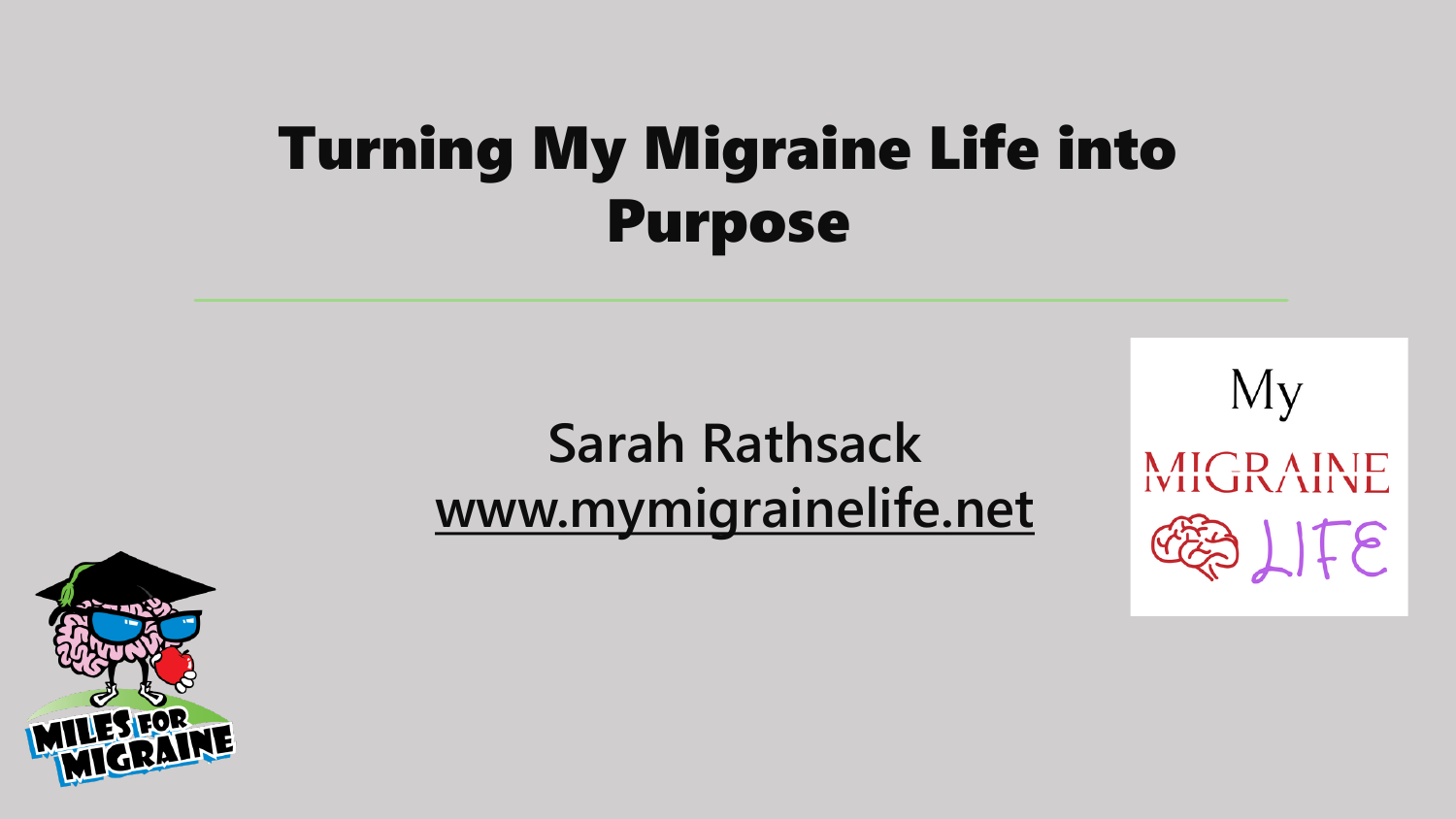## Thank you for being here…. You may have taken the hardest step already

#### **Role Call**

- **• Episodic Migraine**
- **• Chronic Migraine**
- **• Cluster Headache**
- **• Other Headache Disorder**
- **• Caregiver**
- **• Healthcare Professional**
- **• Been to a Miles for Migraine Event Before**

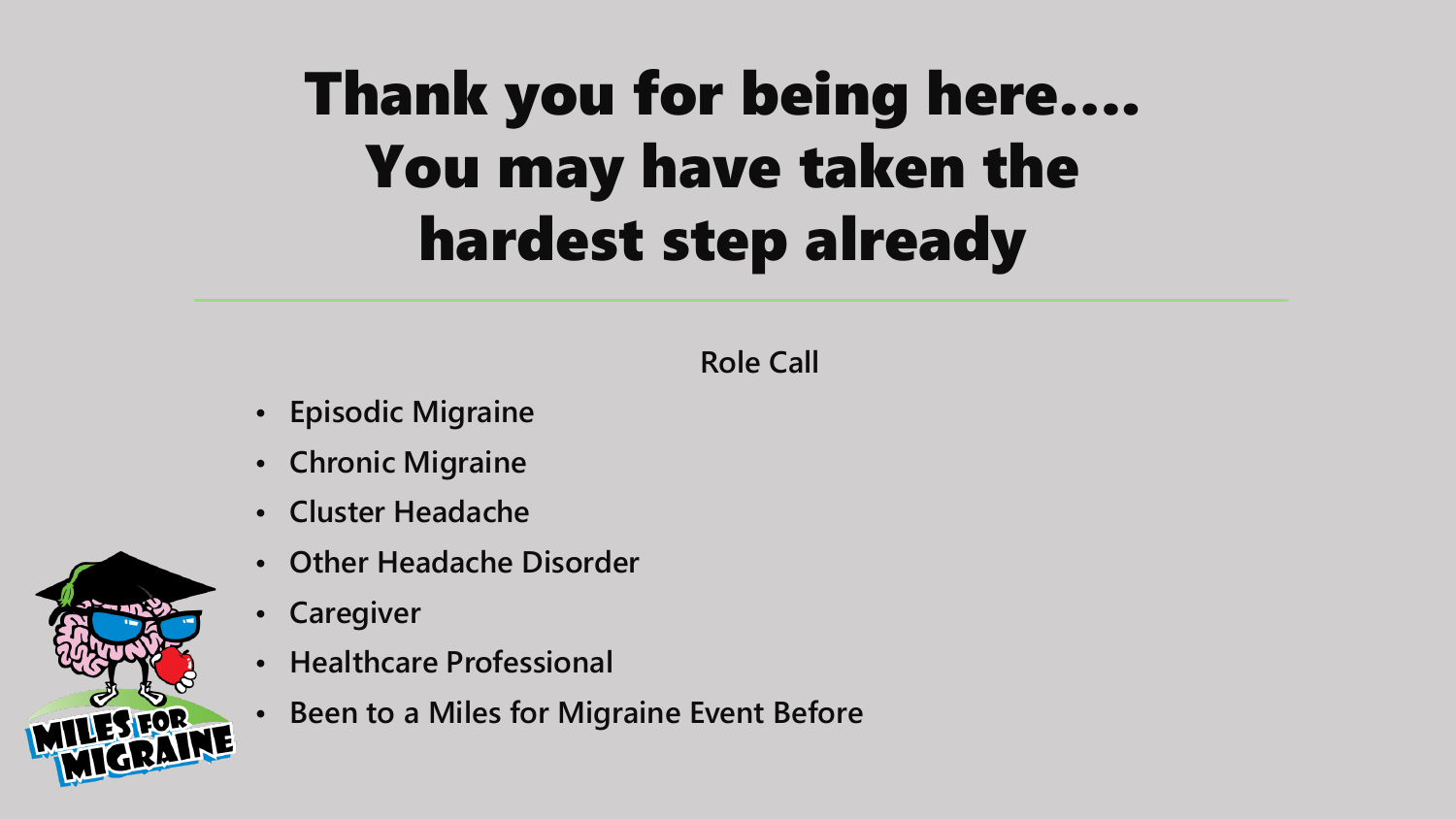# My Story

#### **Timeline**

- **• 1 st migraine attack at age 5**
	- **• Mom and both grandmothers lived with migraine**
- **• Increase in middle school with hormones**
- **• First neurologist in high school and college**
	- **• Not a good personality fit and not good medication**
		- **Why funding and support of fellows in M4M is important**
- **• Adult- Intervention specialist turned Chronic**
- **• Had 2 children**
- **• Started My Migraine Life blog in 2014**

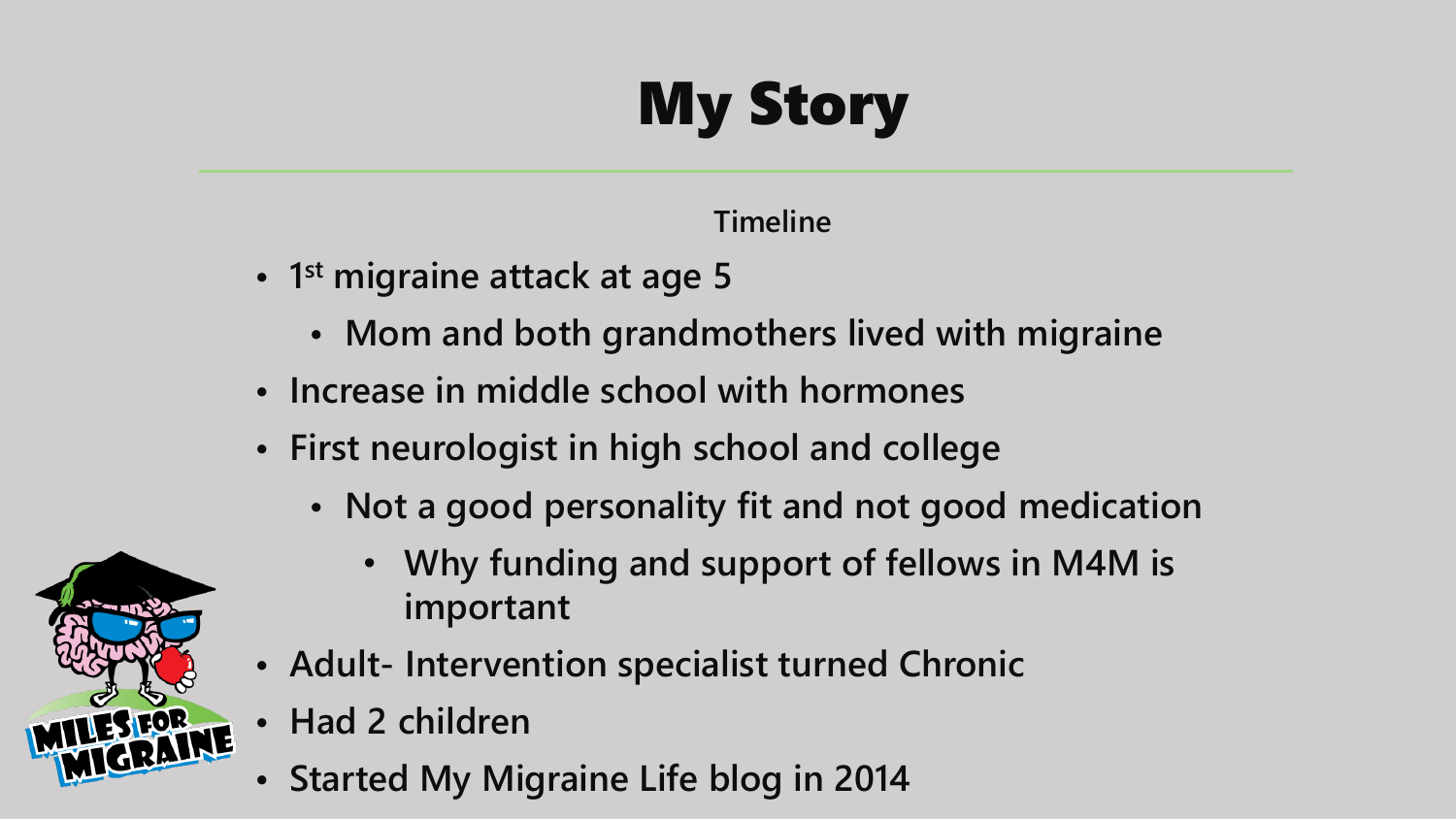### Grieving Process

- **Shock** 
	- **How can I be so young and otherwise healthy while I'm suffering?**
- **Denial**
- **Anger**
- **Bargaining**
- **Depression**
- **Testing**
	- **Seeking realistic solutions**
		- **Medication**
		- **Therapies etc.**
	- **Acceptance**
		- **Advocacy!!!!!**



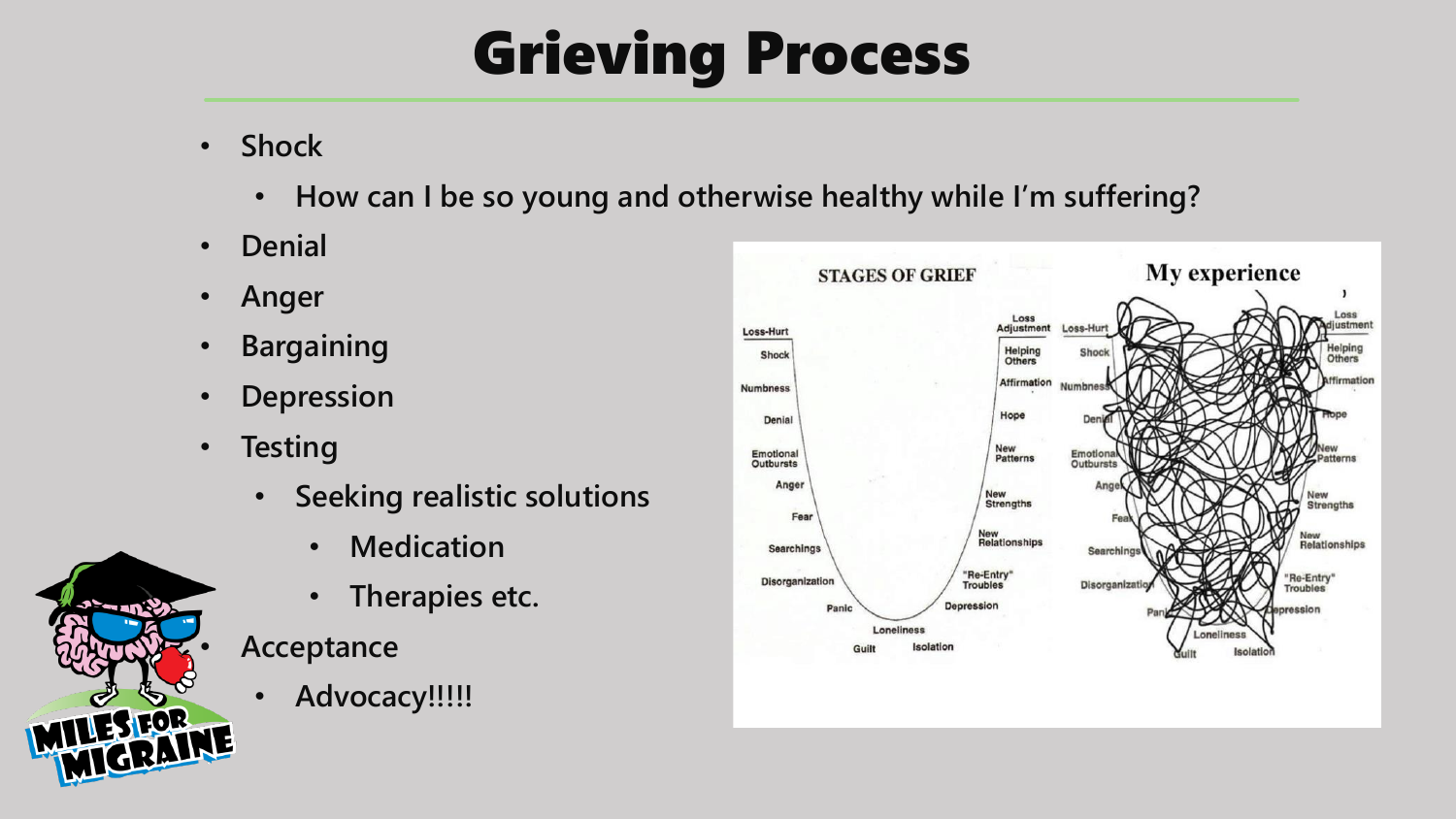### Acceptance

#### **Advocacy**

• **[My Migraine Life blog](http://www.mymigrainelife.net/)**



- **Advocacy is a privilege**
- **Sharing what works for me allows other to think about what could help them.** 
	- **NOT EVERYONE IS THE SAME BUT CAN LEARN FROM OTHERS JOURNEYS**
	- **Share information on products, medications, ways to get involved.**



**AMGEN SEE & NOVARTIS** 

#### **Social- [Facebook,](http://www.facebook.com/mymigrainlife) [Twitter,](http://www.twitter.com/mymigrainelife) [Instagram](http://www.instagram.com/mymigrainelife)**

- **Find a platform that works for you**
- **Find groups that work for you**
- **Connect**

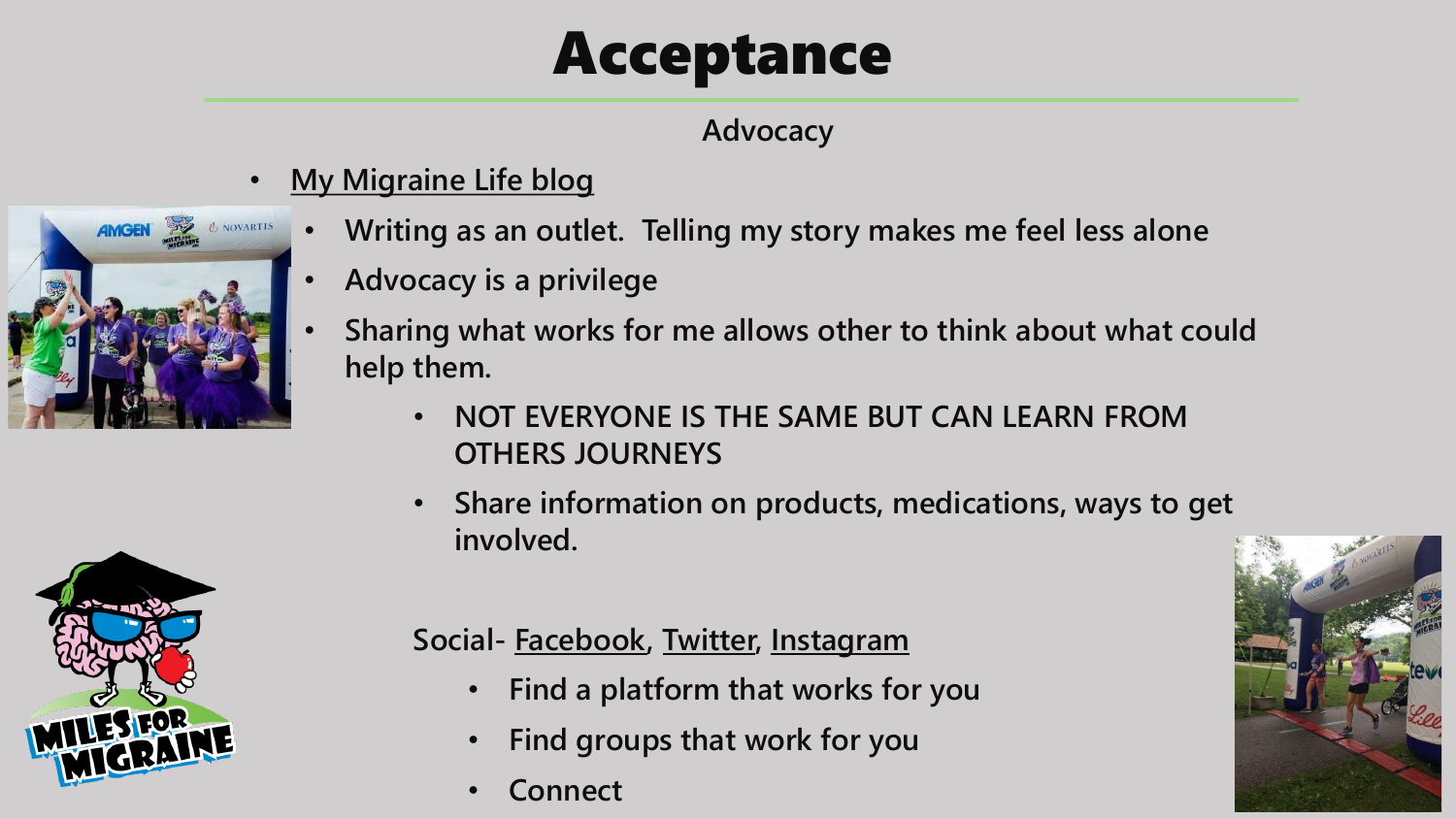### Acceptance







- **Fundraising for Miles for Migraine**
	- **Cleveland, Phoenix and Cincinnati walk/run/relax**
	- **Patient perspective, largest team, largest fundraiser, advocate award**
		- **Nervous public speaking but impact was big!**
		- **Talked about it at work/school, Email**

#### • **Follow Other Bloggers**

- **Migraine Diva**
- **AchySmile**
- **Migraine Warrior**
- **The Dizzy Cook**





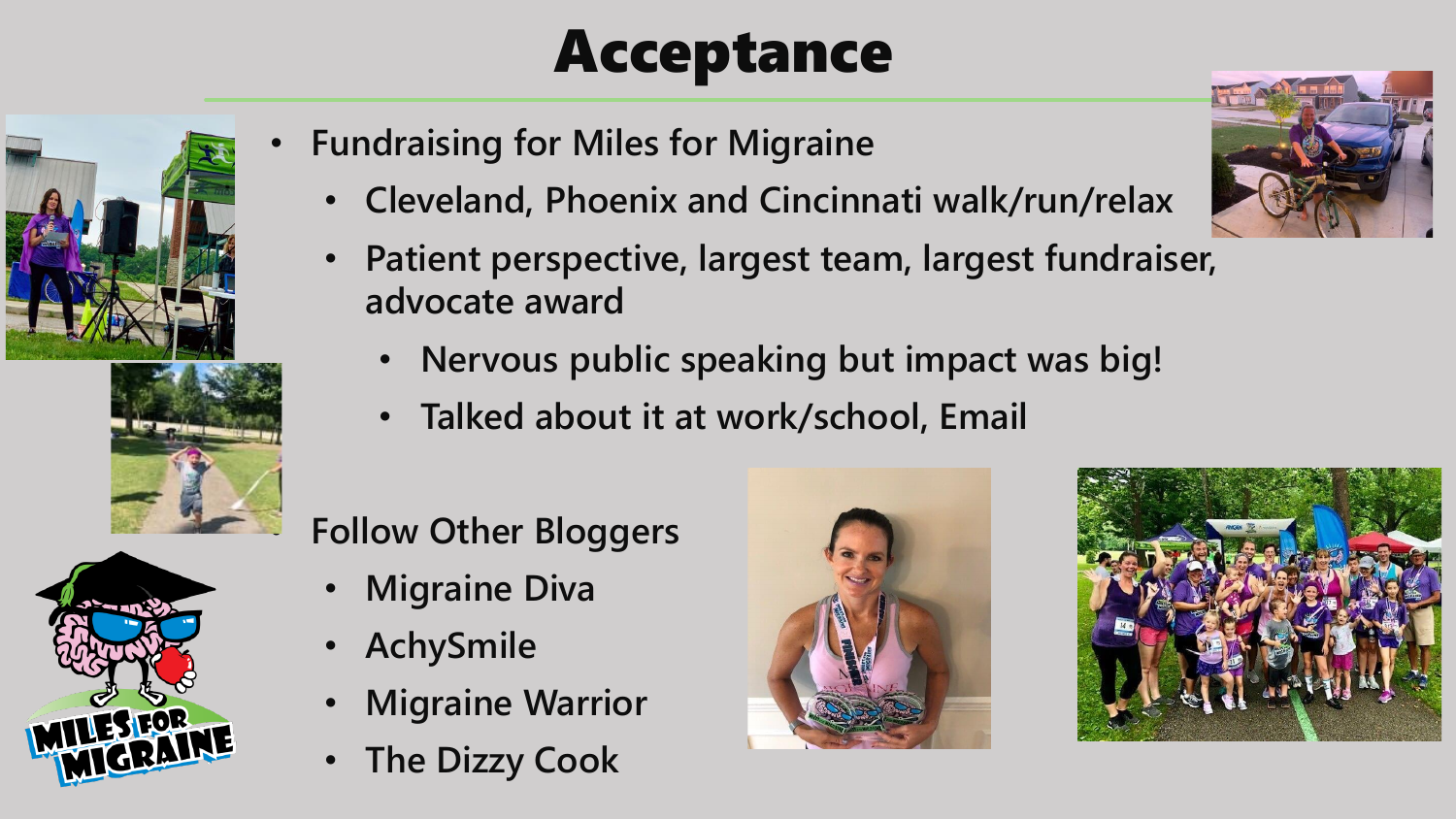## Advocacy is….

**Advocacy is for Everybody**

- **There is room in this community for everyone**
- **Don't Forget to Advocate for Yourself**
	- **I can't be a good mom, teacher or advocate if I'm doing the best for myself**
- **We all have something to contribute to advocacy (Your delivery system may be different than mine**
	- **• Writing letters to your representatives**
	- **• Contacting Reps through social media**
	- **• Participating in events like Headache on the Hill and The Headache & Migraine Policy Forum**
	- **• Miles for Migraine virtual and in person events**
	- **• Retreat Migraine**
	- **• Participating in Migraine Awareness Month (June)**
	- **• Migraine World Summit**
	- **• As simple as wearing a shirt**
	- **• Talking to a friend**







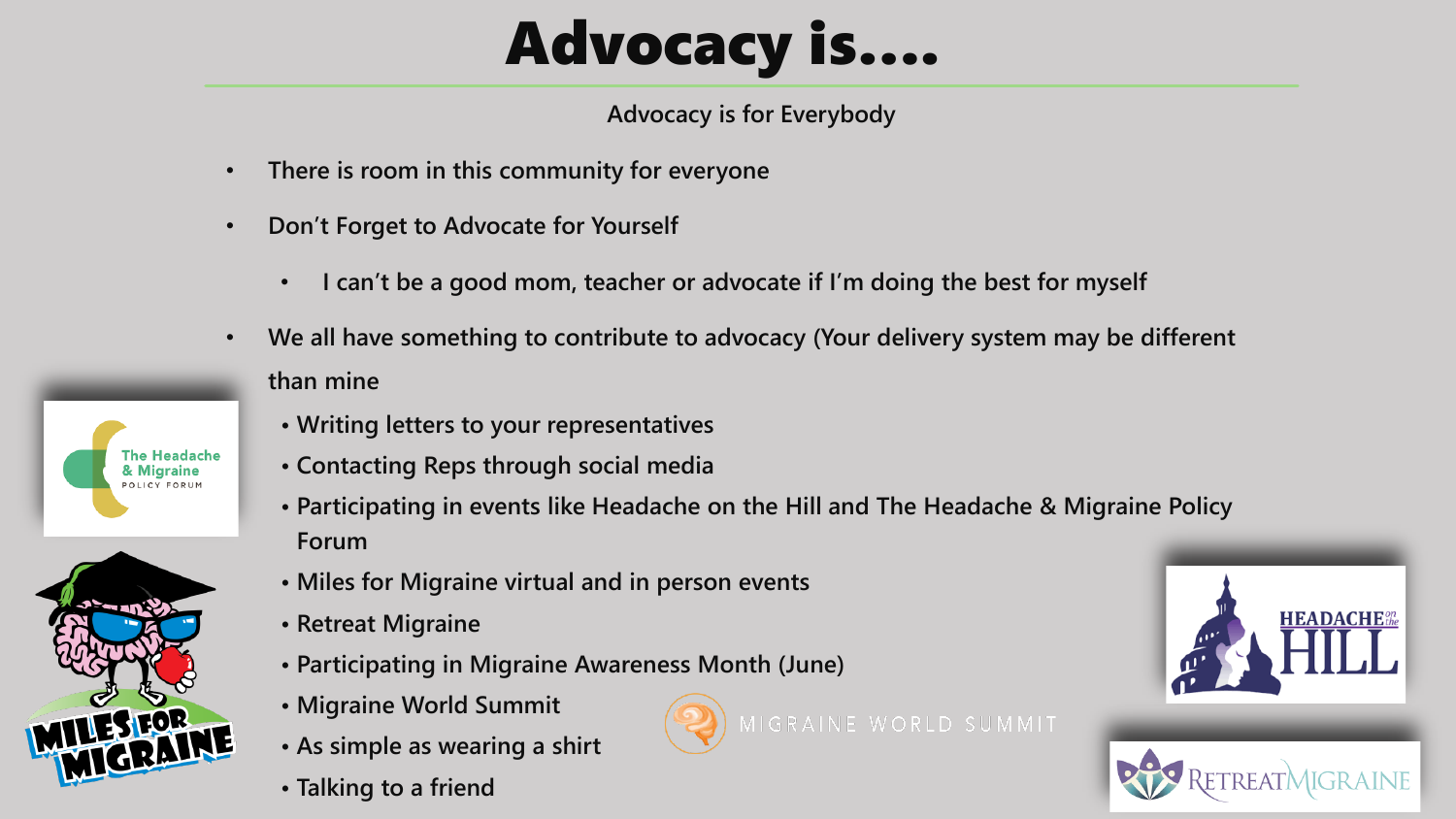## Advocacy also is….

**Advocacy is for Everybody**

• **Telling your story though [Advocacy Stories](https://docs.google.com/forms/d/e/1FAIpQLSeP6W08UfYg0Ugjl5DdBj0QcB6zPEZgrEQEXVSVDeaeaXtLUg/viewform)** 





- **Find an organization that fits your mission**
	- **• American Migraine Foundation**
	- **• National Headache Foundation**
	- **• US Pain INVisible Project**
	- Migraine Again (**Ca) Migraine Again**
- - **• Migraine.com**
	- **• Shades for Migraine**
	- **• Association of Migraine Disorders**
	- **• National Headache Foundation**